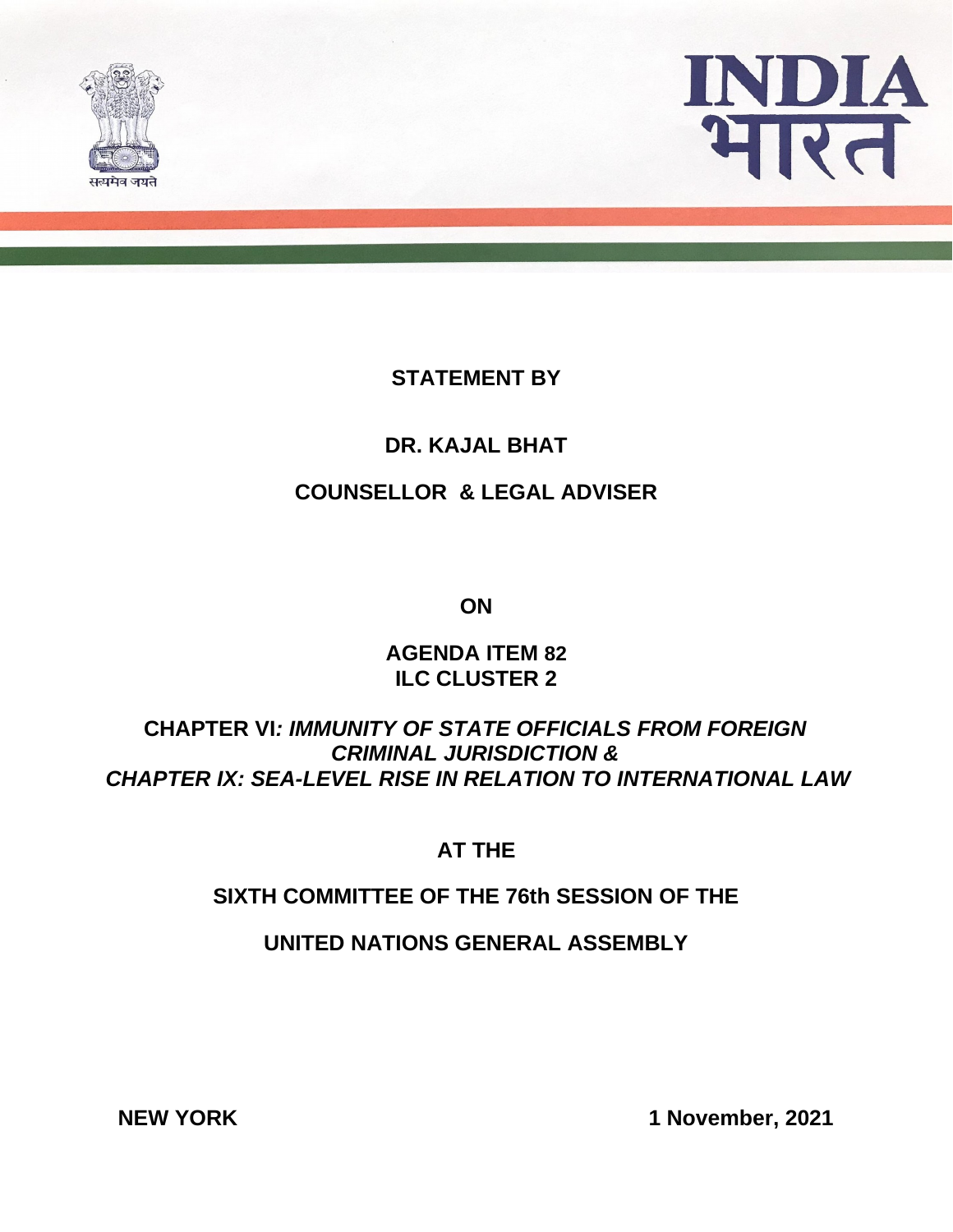We thank Ms. Concepción Escobar Hernándezthe Special Rapporteur for the eighth report (A/CN.4/739) on the topic of **Immunity of State officials from foreign criminal jurisdiction**

2. We take note of the report examining relationship between the immunity of State officials from foreign criminal jurisdiction and international criminal tribunals; considering a mechanism for the settlement of disputes between the forum State and the State of the official; and the issue of good practices that could help to solve the problems that arise in practice in the process of determining and applying immunity.

3. We reiterate our position that the topic reflects its complexities and the controversial nature of some of its fundamental aspects without the benefit of significant State practice. In that connection, the Commission would need to overcome the divergent views of its members on draft Article 7 before completing its second reading on the topic. The need to consider the question of inviolability and the outstanding definitions in draft article 2 (formerly draft article 3) also needs to be examined in this context.

4. Since the topic is politically sensitive for some states, and therefore diligence, prudence and caution is needed to decide whether the Commission should focus on the codification aspect or progressive development of international law. This would be clear only when the Commission will be able to show consistent State practice and treaty practice to support the exceptions asserted in Draft Article 7. Any system, if not agreed, would be likely to harm inter–state relations and also undermine the very objective of ending impunity of most serious international crimes.

### **Madam Chair,**

5. The status of and nature of duty being performed by persons claiming immunity is a factor of core importance at the time of the commission of offence. There could be a situation where certain persons, though belonging to the category of officials immunity by domestic law of a country for acts done during the course of official duty as state official, may undertake certain contractual assignment other than or in addition to the original state official duty. In such situations, factors such as status of such official at the time of the commission of offence, nature of their functions the gravity of offence, position of international law concerning immunity, victim's interests and totality of circumstances, should be taken into account in determining immunity.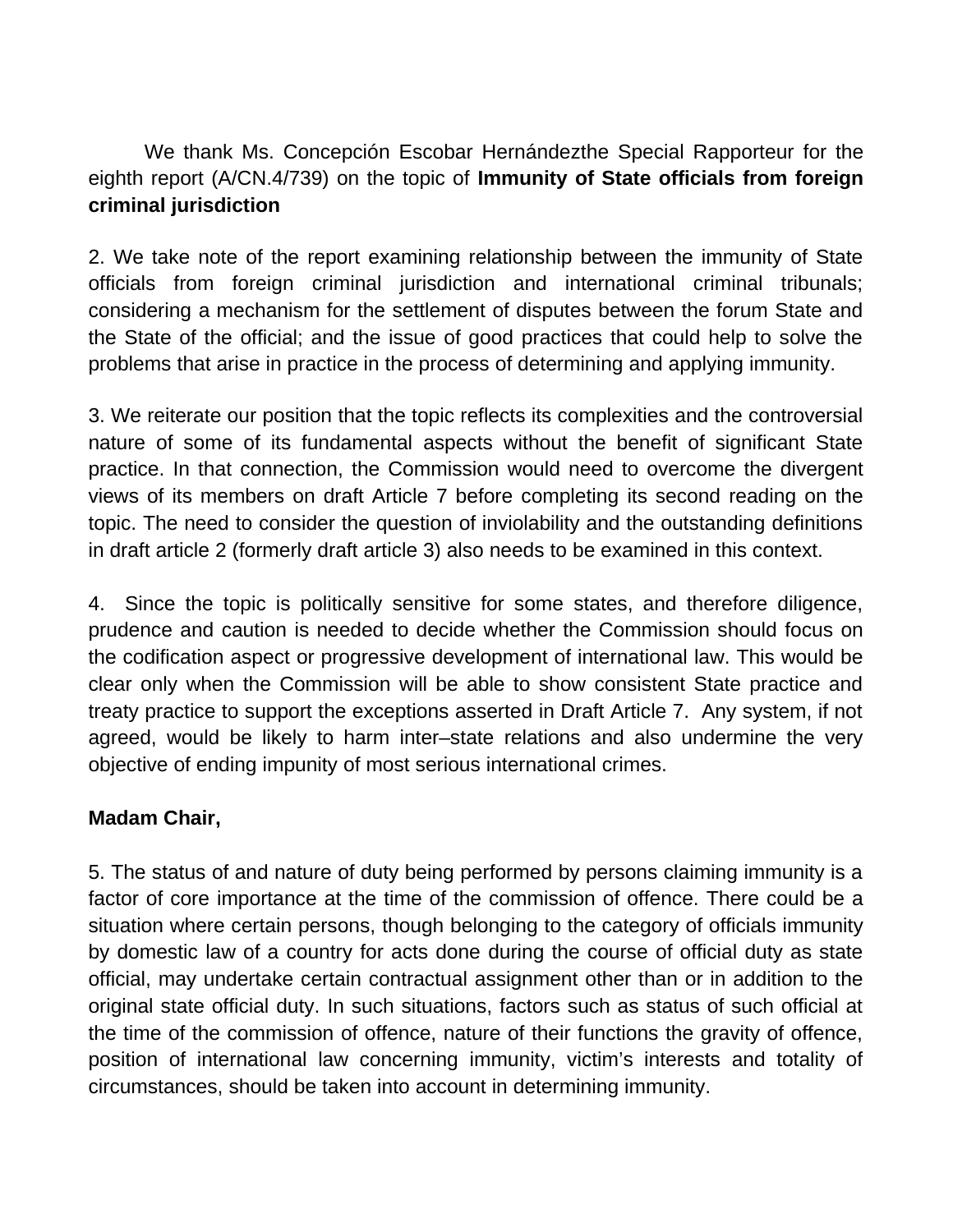6. In conclusion this delegation wishes to underscore that these provisions should not be viewed as codifying existing international law in any manner.

#### **Now I turn to Chapter IX: pertaining to Sea-Level rise**

### **Madam Chair,**

We would like to thank the International Law Commission, and in particular the Study group on Sea-Level Rise in relation to International Law, for their work over the past two years

7. India is aware of the impact of sea-level rise and the immense challenge of understanding complex legal and technical issues associated with sea level rise without losing sight of their human dimension.

8. The Small Island Developing States (SIDS) are facing disproportionate challenges to their social and economic development given their small size, remote location, vulnerability to sea-level rise, high costs for energy and transportation. In effect, it's an existential crisis for them.

9. The territories of SIDS, and the maritime zones allocated under the United Nations Convention on the Law of the Sea (UNCLOS) are central to their statehood, economies, food security, health and education prospects, and even their unique cultures and livelihoods. Therefore, the work of ILC is particularly of importance to SIDS countries, and discussing this issue in other UN bodies, such as UN Security Council, by arbitrarily linking the issue to international peace and security is totally uncalled for.

 10. First Issues Paper makes it very clear that 1982 United Nations Law of the Sea Convention ("UNCLOS") is critically important in establishing an effective legal regime for Ocean governance. It, however, does not explicitly deal with the impacts of climate change-related sea-level rise on maritime zones and the rights and entitlements that flow from them. The drafters of UNCLOS did not foresee the challenges posed by this phenomenon for the legal order created under UNCLOS.

11. The second issues paper is due next year on the issues related to statehood and the protection of affected persons due to Sea level rise. We hope deliberations of this meeting will provide valuable input for ongoing efforts of the international community to assist the SIDS to tackle challenges due to sea-level rise. In accordance with the 2018